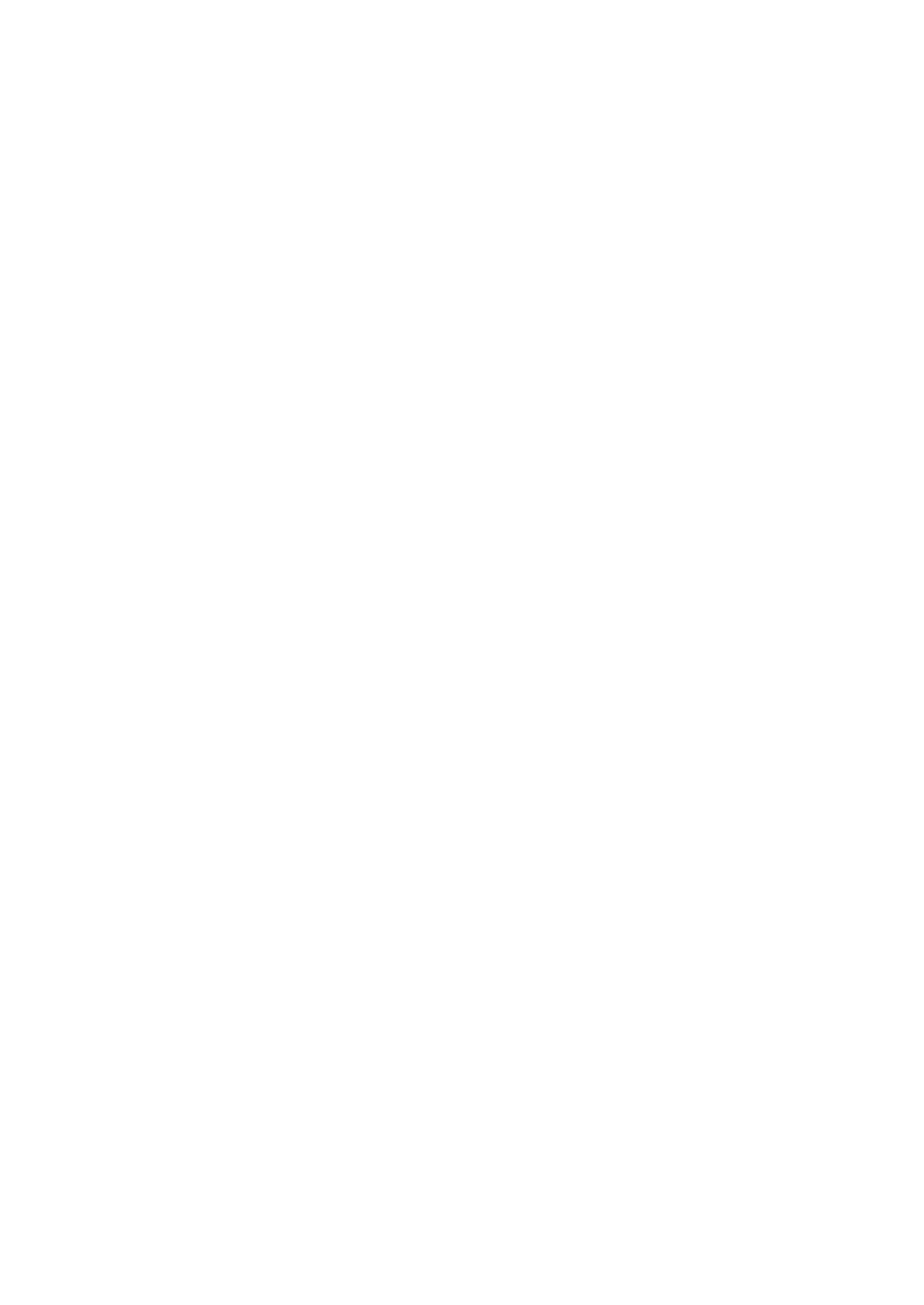

## **ARMS AND AMMUNITION REGULATIONS**

## **Arrange[ment of Regulations](#page-4-0)**

## **Regulation**

| $1 \quad \blacksquare$ |                                                                          |  |
|------------------------|--------------------------------------------------------------------------|--|
| $\overline{2}$         |                                                                          |  |
| 3 <sup>1</sup>         | Conditions of a licence to possess, use or carry an arm or ammunition in |  |
|                        |                                                                          |  |
| $\overline{4}$         |                                                                          |  |
| 5 <sup>5</sup>         |                                                                          |  |
| 6                      |                                                                          |  |
|                        |                                                                          |  |

| <b>SCHEDULE 1</b><br><b>SCHEDULE 2</b>                                                                       | 7<br>8 |
|--------------------------------------------------------------------------------------------------------------|--------|
| APPLICATION FOR LICENCE TO POSSESS, USE OR CARRY ARMS<br>AND AMMUNITION (OR FOR RENEWAL THEREOF OR TRANSFER) | 8      |
| LICENCE TO POSSESS, USE OR CARRY ARMS AND AMMUNITION                                                         | 10     |
| LICENCE TO PURCHASE OR OBTAIN ON TRANSFER ARMS AND<br>AMMUNITION                                             | 13     |
| LICENCE TO IMPORT ARMS AND AMMUNITION                                                                        | 14     |
| INTERIM LICENCE TO IMPORT ARMS AND AMMUNITION                                                                | 15     |
| LICENCE TO EXPORT ARMS AND AMMUNITION                                                                        | 16     |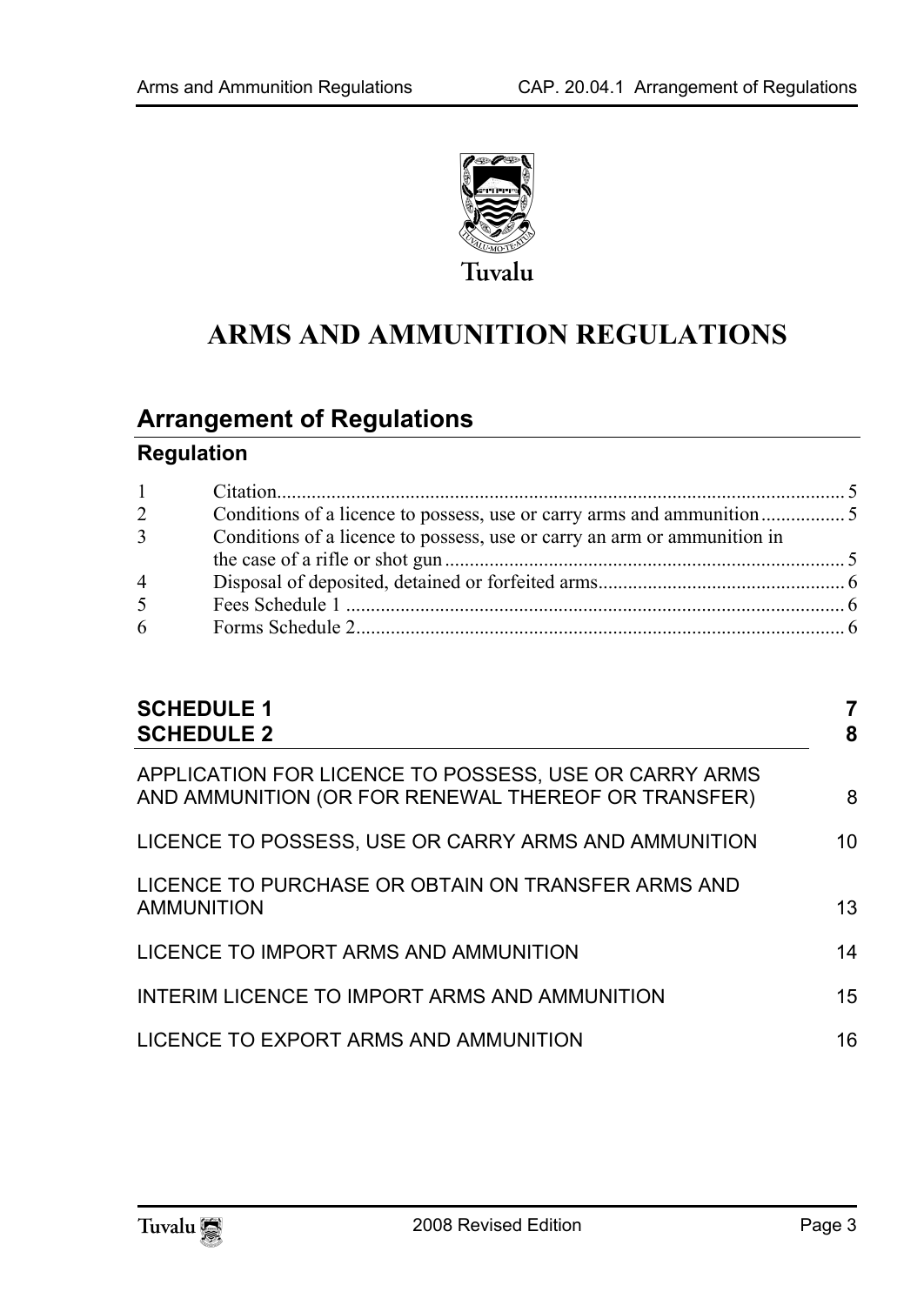## **Supporting Documents**

## **ENDNOTES** 17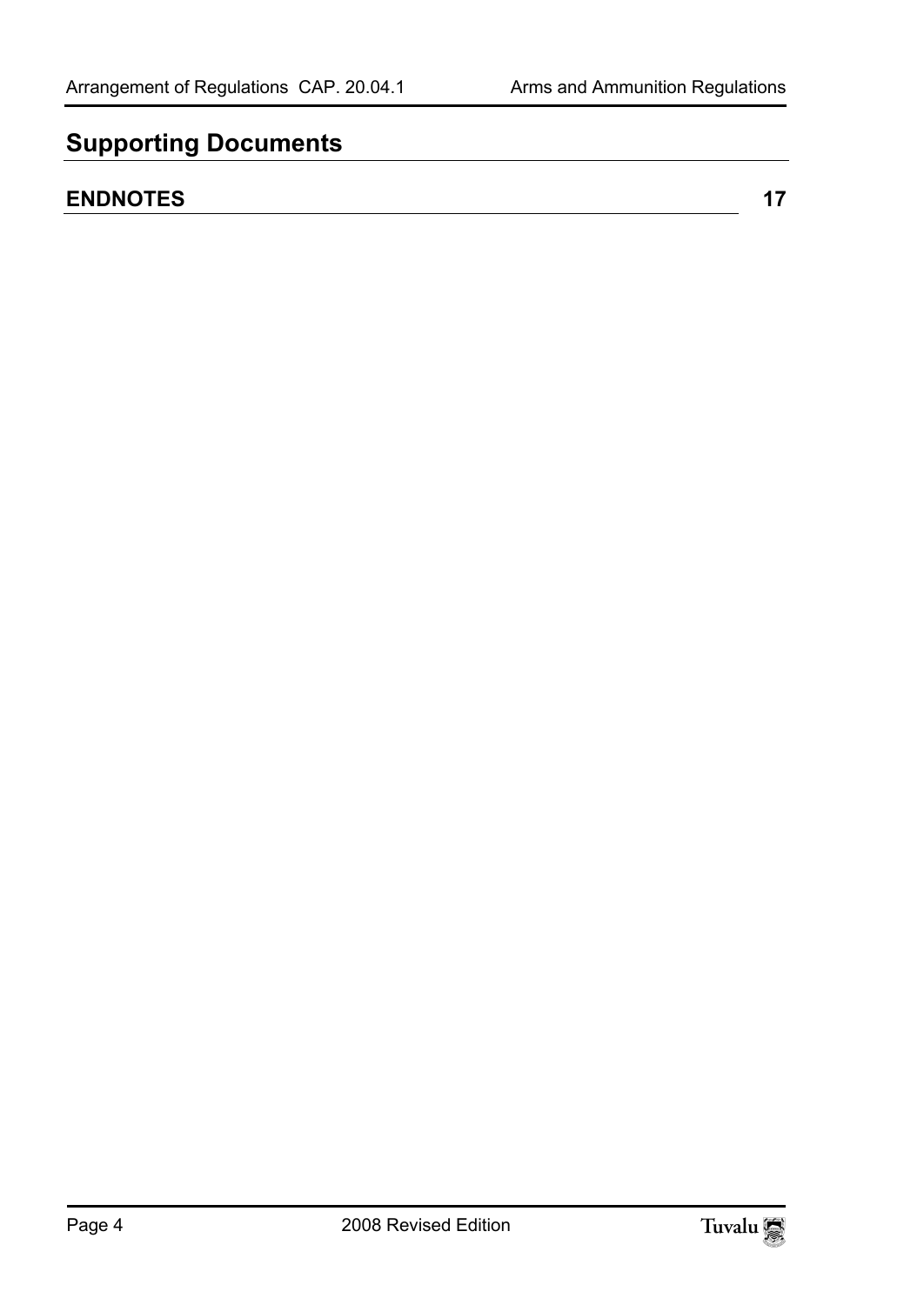

## **ARMS AND AMMUNITION REGULATIONS**

## **MADE UNDER SECTION 40 OF THE ARMS AND AMMUNITION ACT**<sup>1</sup>

#### **1 Citation**

<span id="page-4-0"></span>These Regulations may be cited as the Arms and Ammunition Regulations.

#### **2 Conditions of a licence to possess, use or carry arms and ammunition**

Every licence to possess, use or carry an arm and ammunition shall be subject to the following conditions —

- (a) that the holder thereof shall not part with possession of such arm and ammunition except to a person lawfully entitled to possess the same;
- (b) that the holder thereof shall not have in his possession any ammunition in excess of the quantity specified in his licence;
- (c) that the holder thereof shall observe the provisions of the Act;
- (d) that the holder thereof shall obey all lawful orders of any police officer relating to such arm and ammunition and shall produce such arm and ammunition to any police officer on demand;
- (e) that such arm and ammunition shall not be used for any unlawful purpose.

#### **3 Conditions of a licence to possess, use or carry an arm or ammunition in the case of a rifle or shot gun**

Where the arm specified in a licence to possess, use and carry an arm and ammunition is a rifle or a shot gun, it shall be a condition of such licence that such rifle or shot gun shall be carried unloaded; and —

- (a) in the case of a rifle, with, if possible, the magazine and bolt removed, or otherwise with the magazine or bolt removed; or
- (b) in the case of a shot gun, either broken or in parts: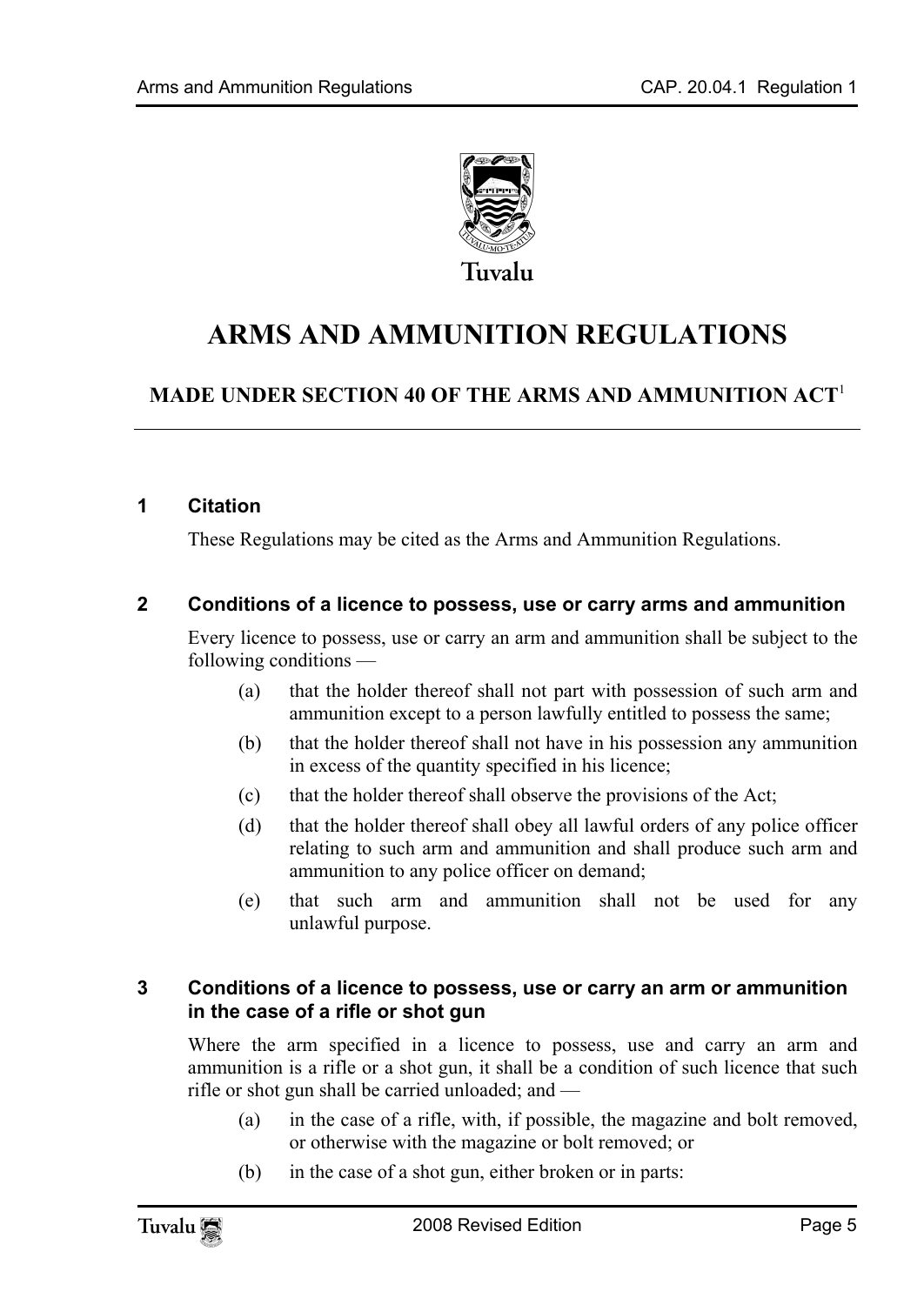Provided that —

- (i) the provisions of this regulation shall not apply when such rifle or shot gun is being carried with the intention of discharging the same;
- <span id="page-5-0"></span>(ii) the provisions of paragraph (a) or paragraph (b) shall not apply if compliance with such paragraph is impossible.

#### **4 Disposal of deposited, detained or forfeited arms**

- (a)
- (i) Any arm or ammunition deposited for safe keeping at any police station in accordance with the provisions of section 28 (3), if not taken possession of by the lawful owner thereof within 12 months from the date of such deposit, shall be disposed of by the Commissioner of Police unless the Commissioner of Police has reason to believe that the lawful owner intends to take possession of such arm or ammunition;
- (ii) Any arm or ammunition detained under sections 22 and 26 which has to be disposed of shall be disposed of as the Commissioner of Police deems fit;
- (iii) In either of the above cases when the arm or ammunition is sold, the proceeds of such sale less expenses shall be paid to the owner of the arm or ammunition:

Provided that if the whereabouts of the owner cannot be ascertained the proceeds of such sale shall be paid into the Consolidated Fund;

- (iv) The Commissioner of Police, at least 1 month prior to such disposal, shall advertise, in such manner as he shall consider reasonable, his intention of disposing of such arm or ammunition, naming the owner thereof in the advertisement.
- <span id="page-5-1"></span>(b) Any arm or ammunition forfeited under the provisions of the Act may be disposed of as directed by the Commissioner of Police;
- (c) Where under this regulation arms and ammunition are directed to be disposed of, they shall, if a suitable purchaser is available, be sold.

#### **5 Fees Schedule 1**

<span id="page-5-2"></span>The fees set out in Schedule 1 shall be paid in respect of the matters therein set out.

#### **6 Forms Schedule 2**

The forms set out in Schedule 2 are hereby prescribed for the purposes of the Act.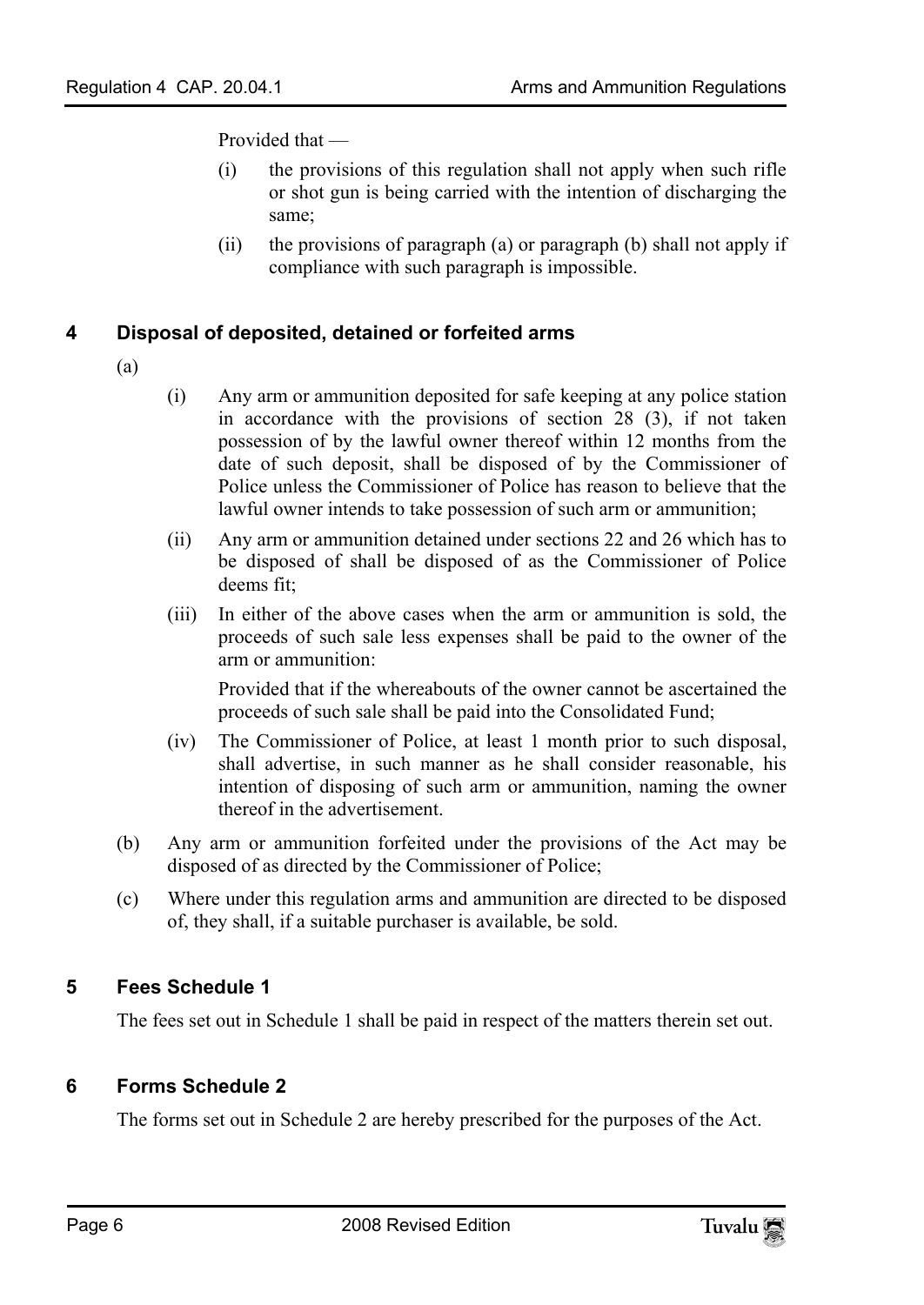## <span id="page-6-0"></span>**SCHEDULE 1**

### (Regulation 5)

| Item                                                                                                                                                                                             | Fee \$ |  |  |
|--------------------------------------------------------------------------------------------------------------------------------------------------------------------------------------------------|--------|--|--|
| In respect of every application for a licence to possess, use and carry<br>arms and ammunition (provided that if the application is granted, this<br>fee shall be included in the licence fee)   | 20.00  |  |  |
| On first issue of a licence                                                                                                                                                                      | 40.00  |  |  |
| On renewal (including application)                                                                                                                                                               | 40.00  |  |  |
| For a licence to purchase or obtain a transfer of arms                                                                                                                                           | 20.00  |  |  |
| For a licence to purchase or obtain a transfer of ammunition                                                                                                                                     | 10.00  |  |  |
| For a licence to import or export arms and ammunition                                                                                                                                            | 100.00 |  |  |
| For a licence to replace one destroyed defaced or lost                                                                                                                                           | 20.00  |  |  |
| For transporting arms within Tuvalu under s.18                                                                                                                                                   | 20.00  |  |  |
| Provided that the fee to be charged for any annual licence which is issued between<br>the 1st day of July and the 31st day of December of the same year shall be only half<br>of the annual fee. |        |  |  |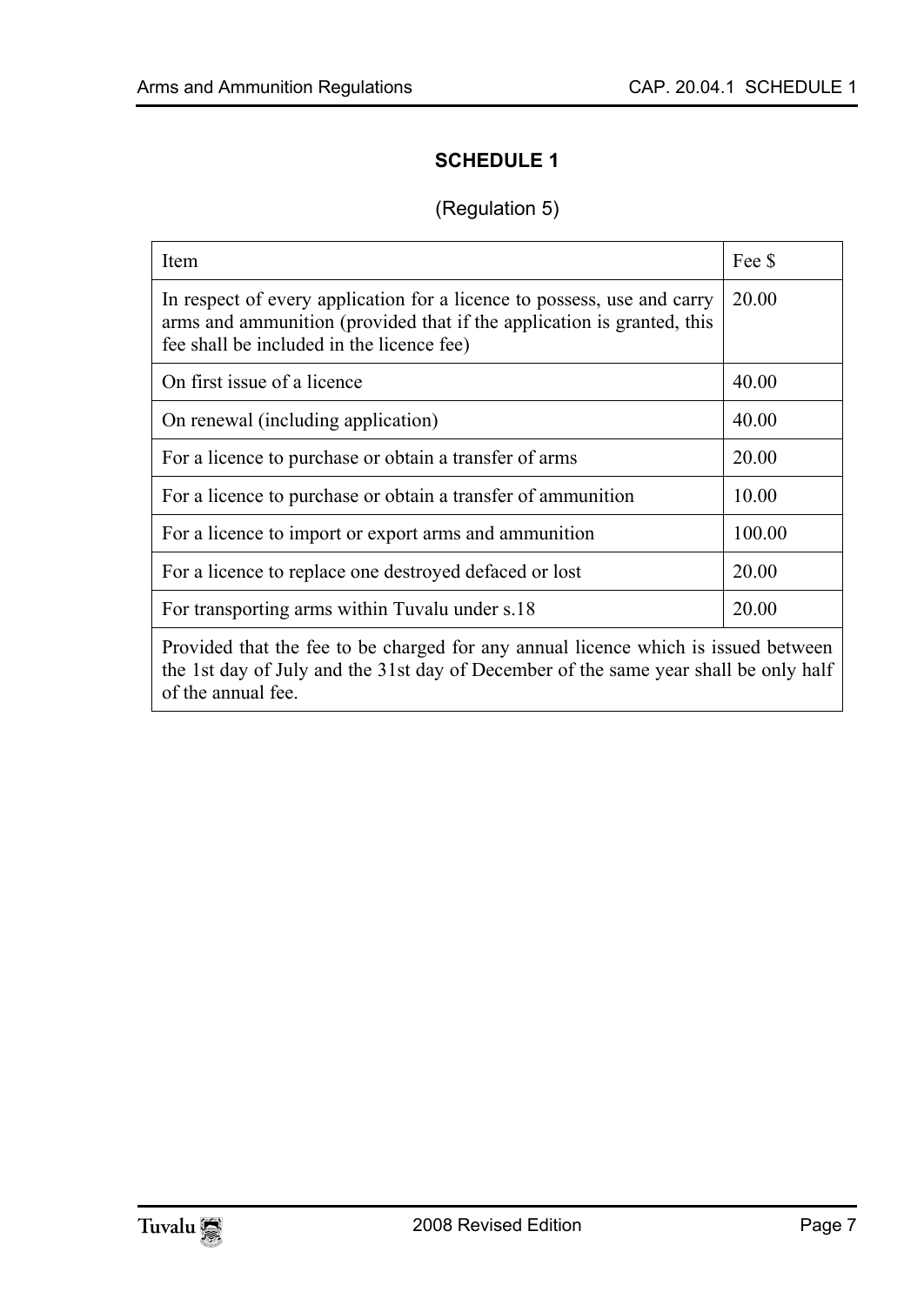#### <span id="page-7-0"></span>**SCHEDULE 2**

(Regulation 6)

#### FORM 1

#### <span id="page-7-1"></span>ARMS AND AMMUNITION ACT, CAP. 20.04

*(Section 6 (1))* 

#### **APPLICATION FOR LICENCE TO POSSESS, USE OR CARRY ARMS AND AMMUNITION (OR FOR RENEWAL THEREOF OR TRANSFER)**

| 1.               |                                                                 |                                   |  |  |  |
|------------------|-----------------------------------------------------------------|-----------------------------------|--|--|--|
| $\overline{2}$ . |                                                                 |                                   |  |  |  |
|                  | (a)                                                             |                                   |  |  |  |
|                  | (b)                                                             |                                   |  |  |  |
| 3.               |                                                                 |                                   |  |  |  |
| 4.               |                                                                 |                                   |  |  |  |
| 5.               |                                                                 |                                   |  |  |  |
| 6.               |                                                                 |                                   |  |  |  |
|                  |                                                                 |                                   |  |  |  |
| 7.               | Description of arms and ammunition for which licence required — |                                   |  |  |  |
|                  | (i)                                                             | Maker:                            |  |  |  |
|                  | (ii)                                                            | Description of arm:               |  |  |  |
|                  | (iii)                                                           | Maker's serial number (if known): |  |  |  |
|                  | Calibre:<br>(iv)                                                |                                   |  |  |  |
|                  | Breech size or chamber specification:<br>(v)                    |                                   |  |  |  |
|                  | Capacity and type of magazine (if any):<br>(vi)                 |                                   |  |  |  |
|                  | (vii)                                                           | Description of action (if known): |  |  |  |
| 8.               |                                                                 |                                   |  |  |  |
|                  | (a)                                                             | $Arms$ —                          |  |  |  |
|                  |                                                                 | (i)                               |  |  |  |
|                  |                                                                 | (ii)                              |  |  |  |
|                  |                                                                 |                                   |  |  |  |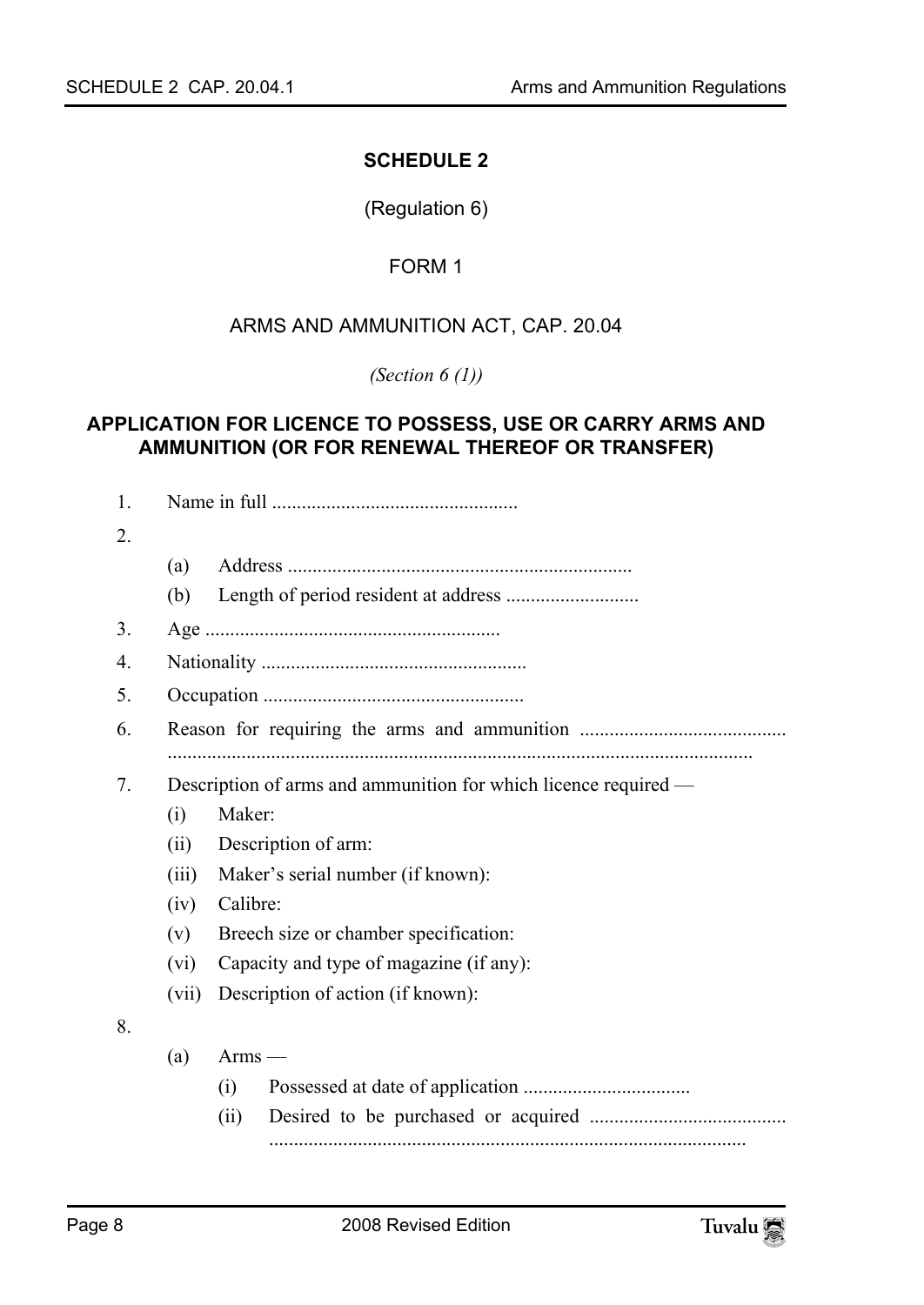(b) Ammunition —

|                                                                                 | <i>Ouantity</i> | Calibre<br>and Type |
|---------------------------------------------------------------------------------|-----------------|---------------------|
| Possessed at date of application<br>(1)                                         |                 |                     |
| Maximum amount desired to be<br>(i)<br>purchased or acquired at any one<br>time |                 |                     |
| amount desired to<br>Total<br>(111)<br>he<br>purchased or acquired in one year  |                 |                     |
| (iv) Maximum amount desired to be<br>possessed at any one time                  |                 |                     |

9.

- (a) Whether a licence or permit has previously been held, or applied for by applicant. If so, give dates of all previous applications ................. ............................................................................................................
- (b) Date and place of issue of any licence or permit to possess arms or ammunition held during previous 12 months .....................................

#### DECLARATION

10. I hereby apply for a licence or renewal of any existing licence in respect of the arms and ammunition prescribed above, and l declare that the statements made above are true and complete in all respects.

Date ........................ Signature .......................

#### **NOTE**

The fee must accompany this application if the application is for a licence to possess, use or carry arms and ammunition.

#### FOR USE BY POLICE

| for |  |
|-----|--|

**................................................................** 

*Station Officer* 

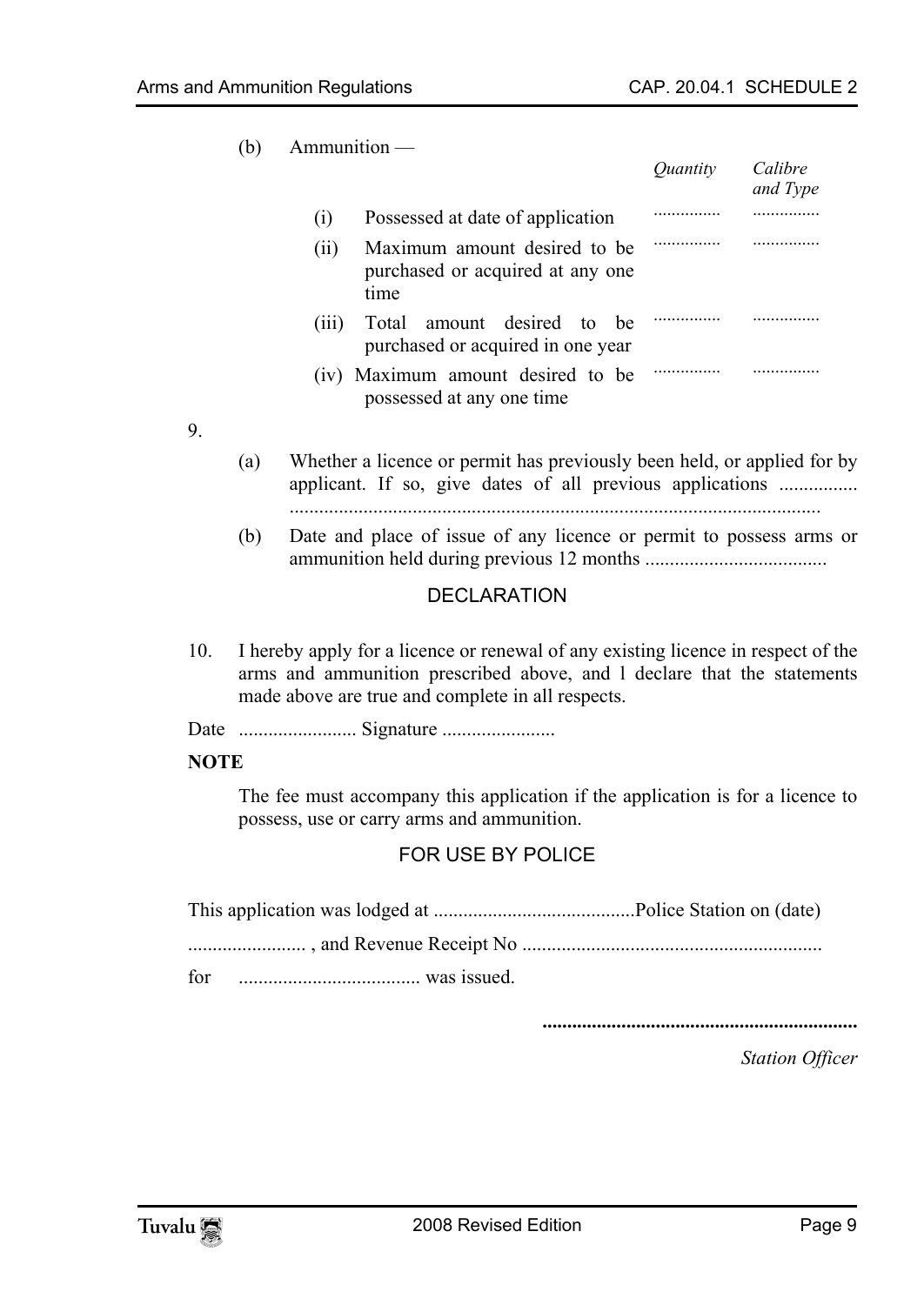#### <span id="page-9-0"></span>ARMS AND AMMUNITION ACT, CAP. 20.04

*(Section 4 (1))* 

#### **LICENCE TO POSSESS, USE OR CARRY ARMS AND AMMUNITION**

This licence authorises A B, of…………………….. in Tuvalu to possess, use and carry the arms and ammunition specified and described more particularly in the Schedule on the reverse of this Licence until the 31st day of December next following the day on which this licence is issued and is subject to the conditions hereinafter set out. Any breach of the conditions may result in this licence being cancelled or suspended or in the holder being prosecuted.

#### **CONDITIONS**

- (a) that the holder thereof shall not part with possession of such arm and ammunition except to a person lawfully entitled to possess the same;
- (b) that the holder thereof shall not have in his possession any ammunition in excess of the quantity specified in his licence;
- (c) that the holder thereof shall observe the provisions of the Act;
- (d) that the holder thereof shall obey all lawful orders of any police officer relating to such arm and ammunition and shall produce such arm and ammunition to any such officer on demand;
- (e) that such arms and ammunition shall not be used for any unlawful purpose;
- (f) if the arm or arms specified above include a rifle or shot gun such rifle or shot gun shall be carried unloaded; and
	- (i) in the case of a rifle, with, if possible, the magazine and bolt removed, or otherwise with the magazine or bolt removed, or
	- (ii) in the case of a shot gun, either broken or in parts:

Provided that —

- (A) this condition shall not apply when such rifle or shot gun is being carried with the intention of discharging the same;
- (B) the provisions of paragraph (i) or paragraph (ii) of this condition shall not apply if compliance with this condition is impossible.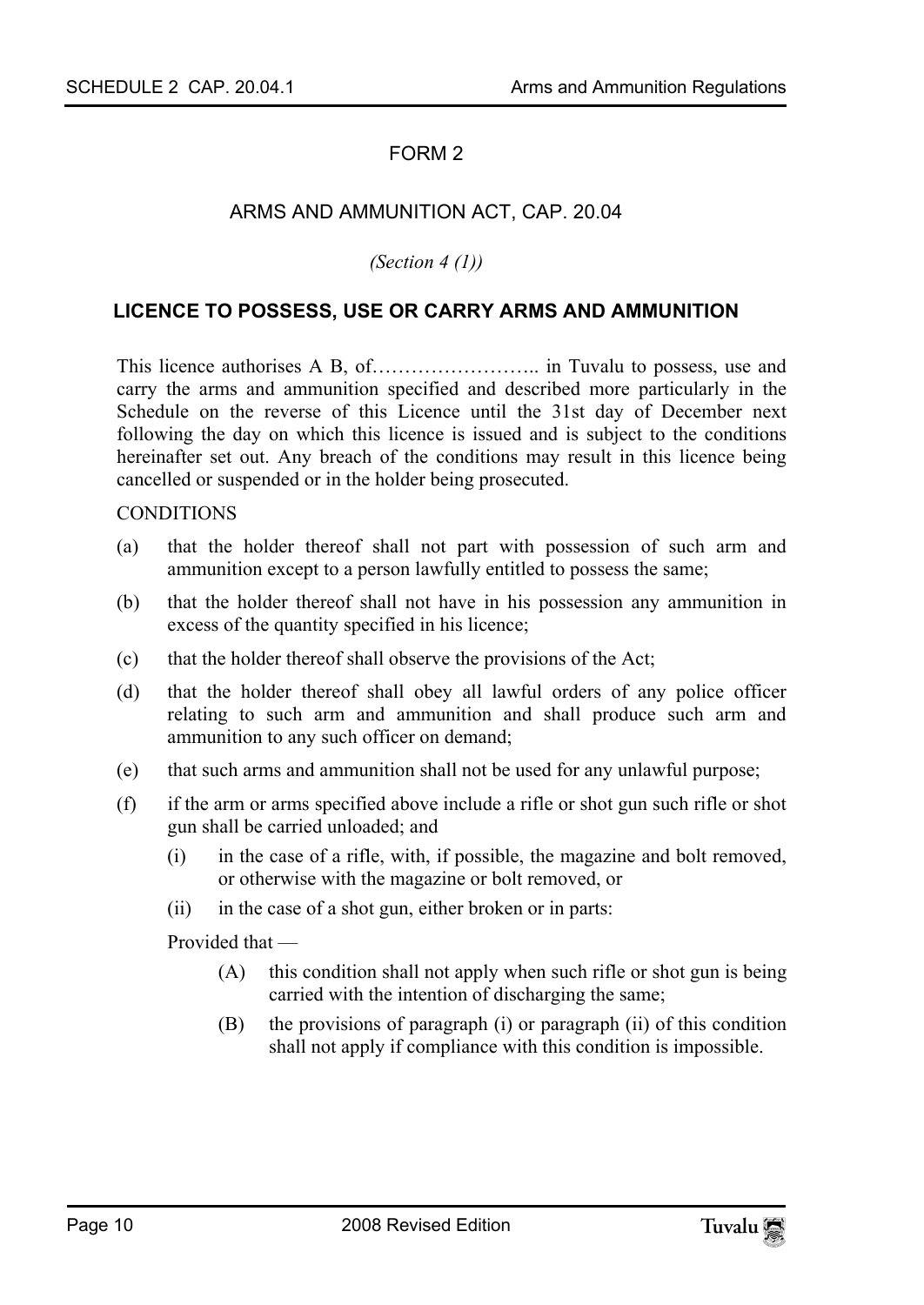**........................................................** 

*(Rank)* 

#### **NOTICE**

Notwithstanding the fact that this licence is in force in relation to the above arms and ammunition it is an offence to carry arms and ammunition in a prohibited area unless exemption has been given. Full details of any prohibited area may be obtained at any police station and all licence holders are advised to discover the boundaries of such areas.

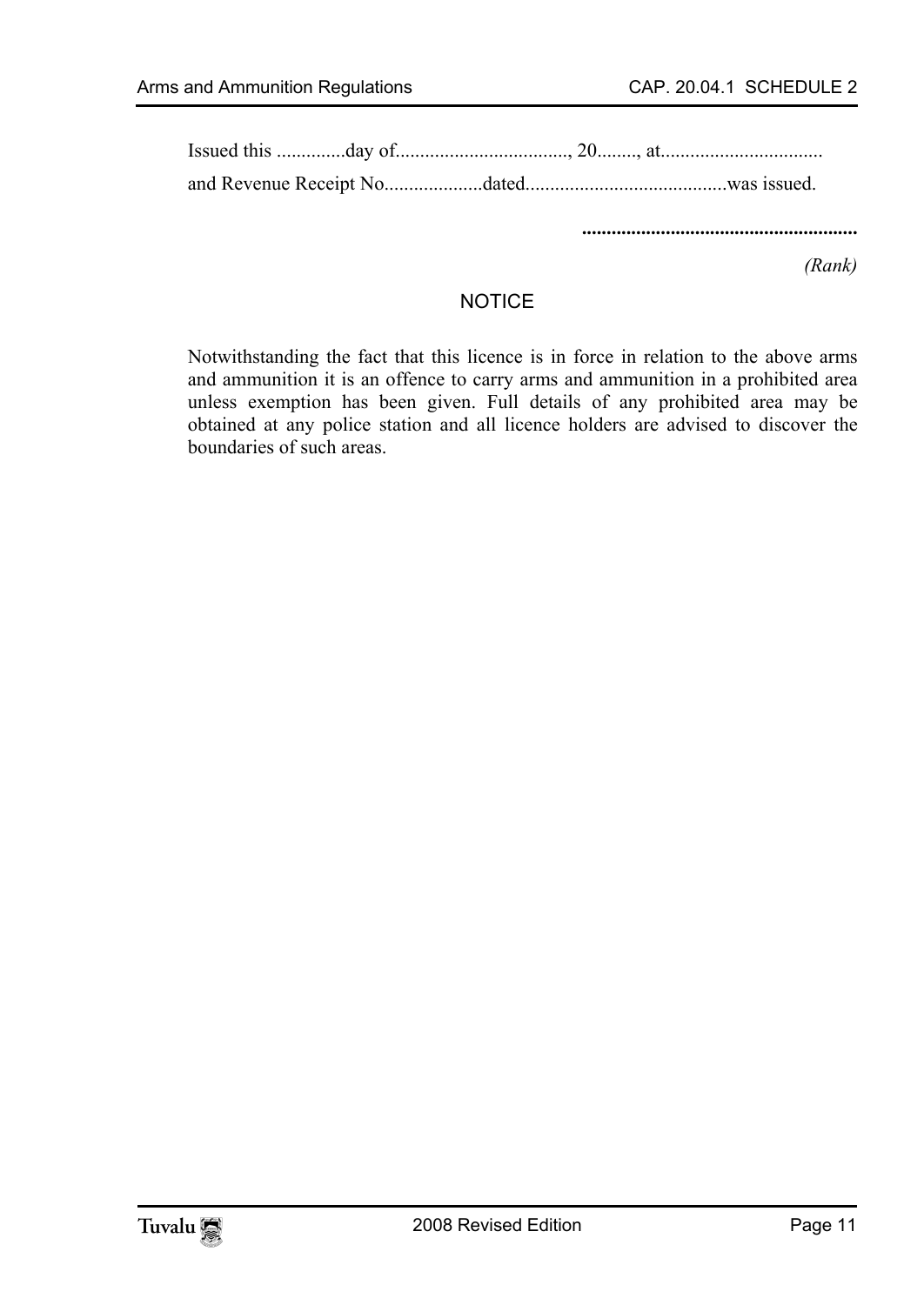## Reverse of Form 2

### SCHEDULE

| Maker of<br>and maker's<br>serial<br>number (if<br>known) | Calibre and<br>description<br>of arm<br>including<br>size,<br>capacity and<br>type of<br>magazine (if<br>known) | Type of<br>action of<br>arm | Identification<br>No. of arm | Breech size<br>or chamber<br>specification<br>of arm | Calibre and<br>Type of<br>ammunition |
|-----------------------------------------------------------|-----------------------------------------------------------------------------------------------------------------|-----------------------------|------------------------------|------------------------------------------------------|--------------------------------------|
|                                                           |                                                                                                                 |                             |                              |                                                      |                                      |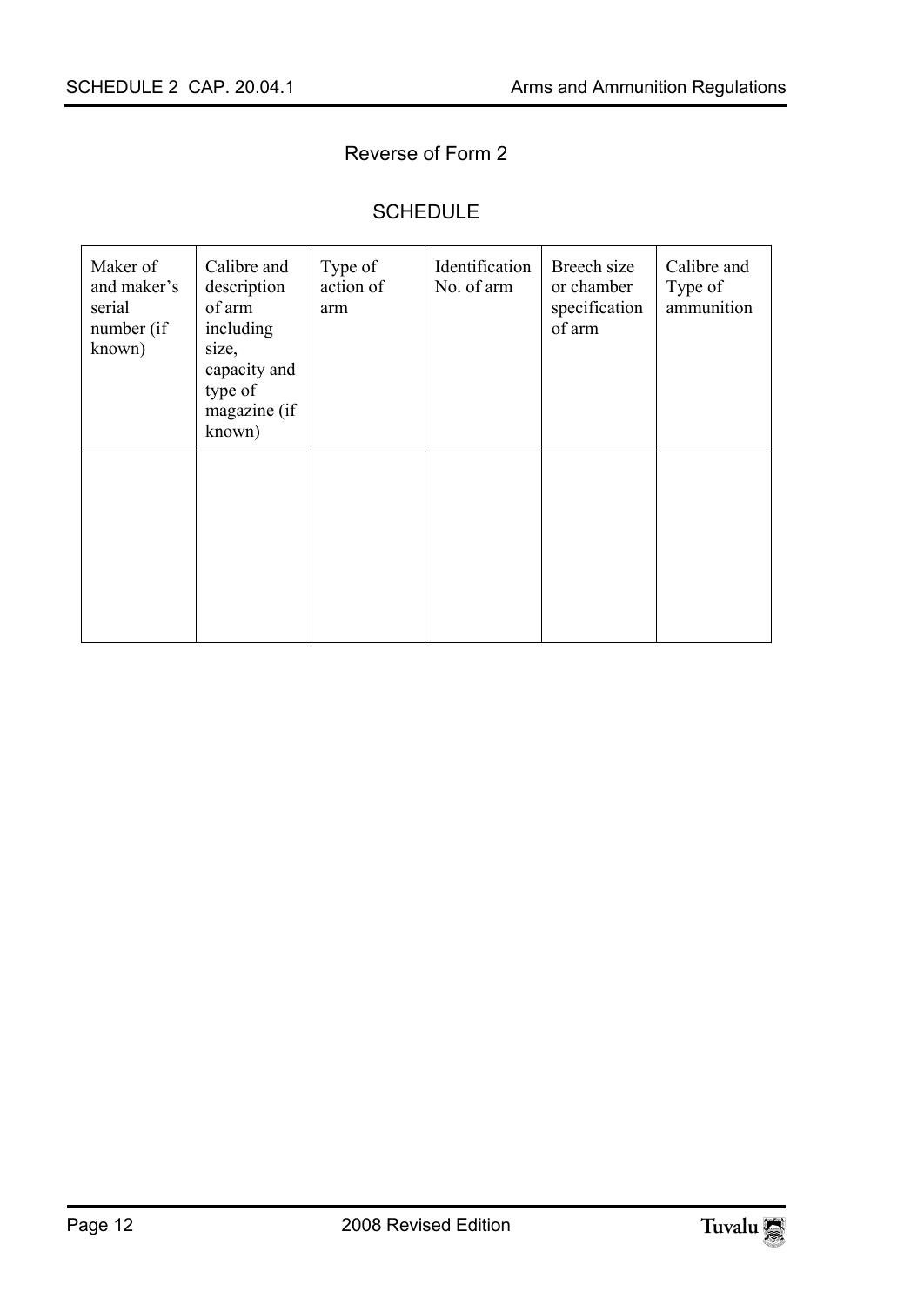#### <span id="page-12-0"></span>ARMS AND AMMUNITION ACT, CAP. 20.04

*(Section 1l (5))* 

#### **LICENCE TO PURCHASE OR OBTAIN ON TRANSFER ARMS AND AMMUNITION**

A B. of ........................................., is hereby licensed to purchase (obtain on transfer from XY), the arms and ammunition described hereunder within 1 month of the date hereof.

*(Here specify the number and description of arms and rounds of ammunition)* 

Issued this ..............day of..................................., 20........, at.................................

FEE PAID:

Arms:

Ammunition:

**........................................................**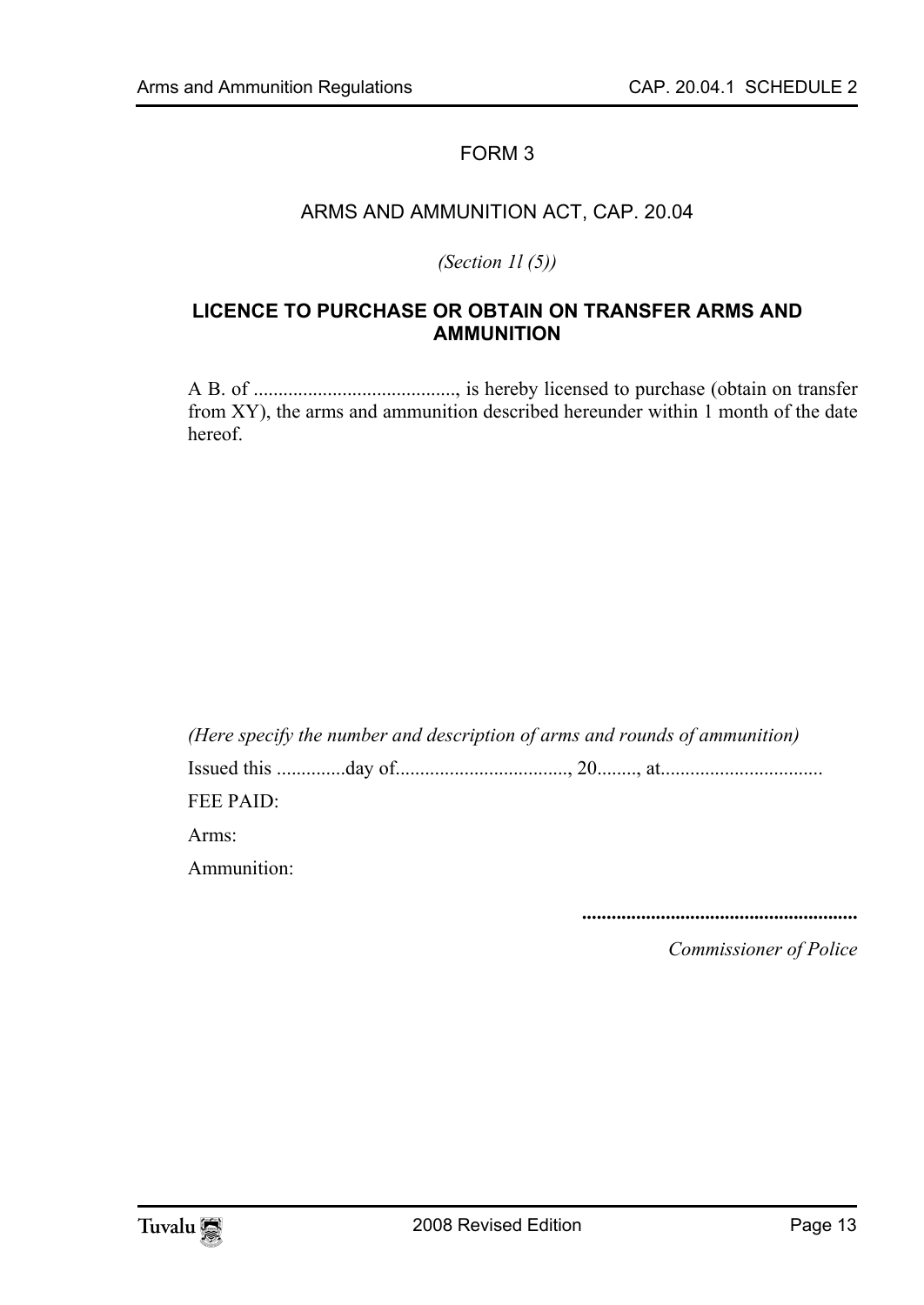#### ARMS AND AMMUNITION ACT, CAP. 20.04

<span id="page-13-0"></span>*(Section 12 (2))* 

#### **LICENCE TO IMPORT ARMS AND AMMUNITION**

A B, of .............................................in Tuvalu is hereby licensed to import the arms and ammunition specified hereunder, within (*here specify the period*) from the date hereof.

*(Here specify the number and description of the arms and rounds of ammunition it is intended to import)* 

Issued this ..............day of..................................., 20........, at.................................

FEE PAID:

**........................................................**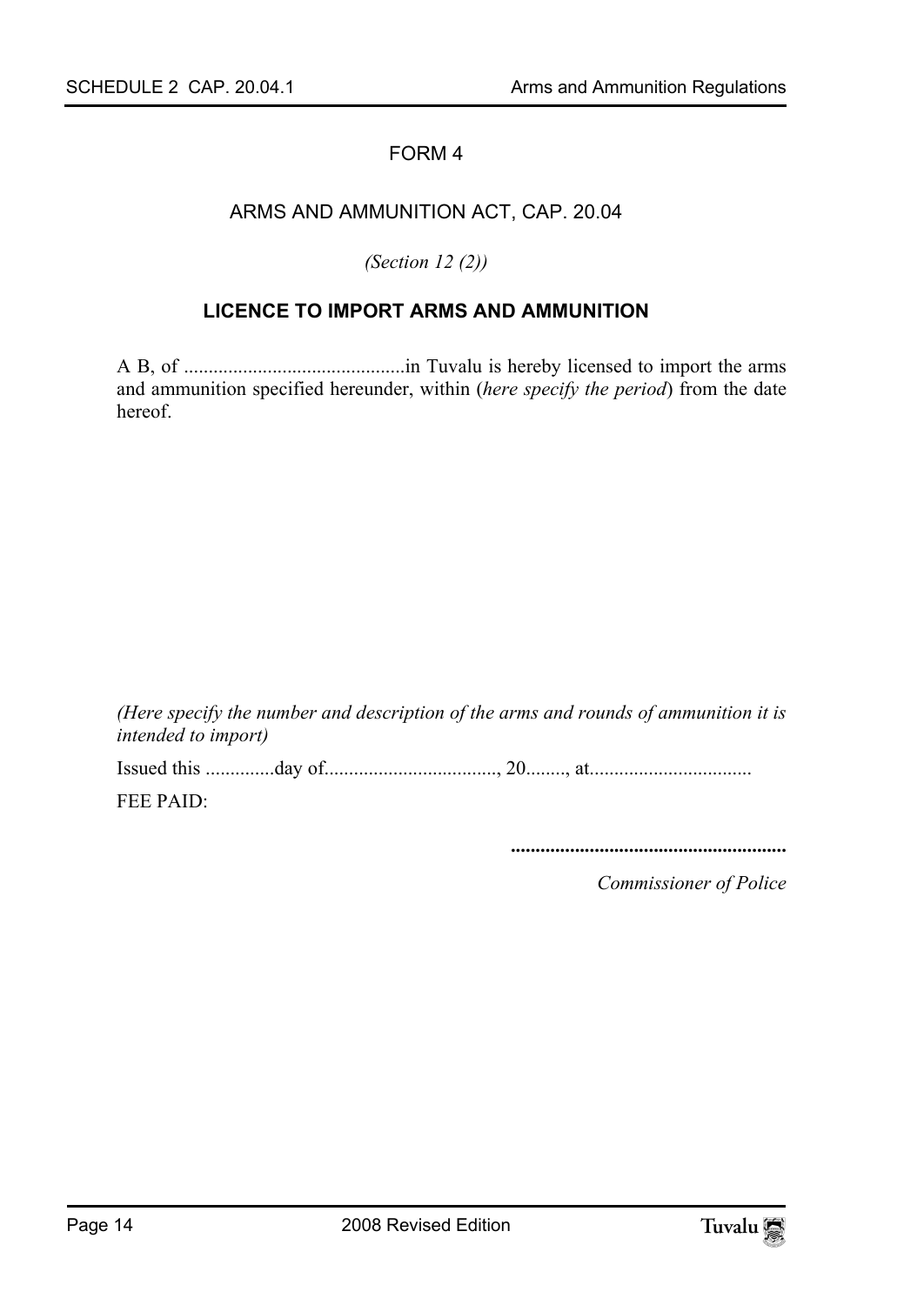#### <span id="page-14-0"></span>ARMS AND AMMUNITION ACT, CAP. 20.04

#### *(Section 12 (4))*

#### **INTERIM LICENCE TO IMPORT ARMS AND AMMUNITION**

A B, .............................................of in Tuvalu is hereby licensed to import the arms and ammunition specified hereunder.

#### *(Here specify the number and description of the arms and rounds of ammunition it is intended to import)*

This licence shall remain in force in the first instance for a period of 14 days from the date of issue. If this licence is held by a theatrical or circus company it remains in force until the arms and ammunition are re-exported but the arms and ammunition and this licence must be produced to the police officer in charge of each of the police districts in which such companies perform for endorsement by this officer.

Issued this ..............day of..................................., 20........, at.................................

**........................................................**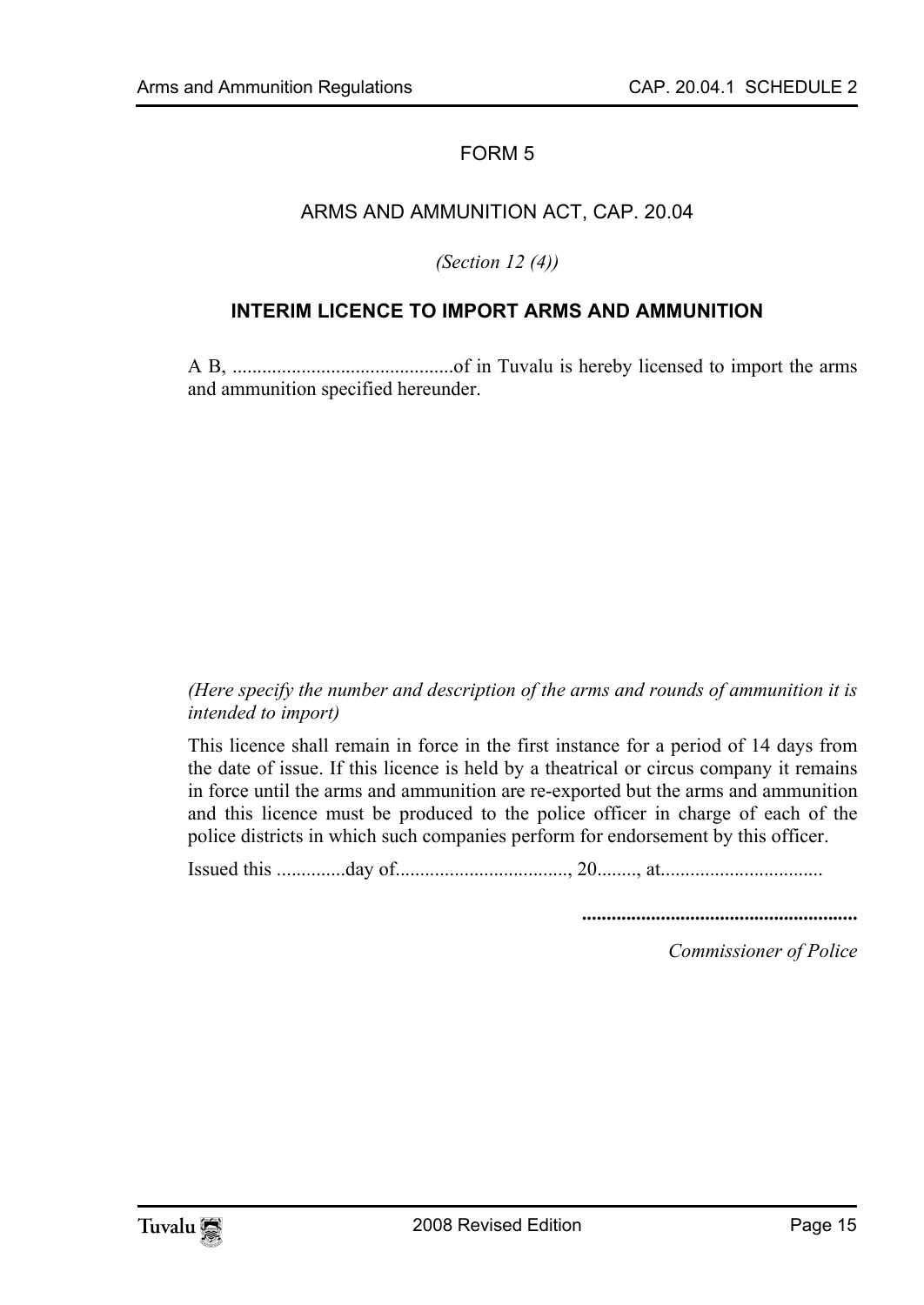#### ARMS AND AMMUNITION ACT, CAP. 20.04

<span id="page-15-0"></span>*(Section 14 (2)* 

#### **LICENCE TO EXPORT ARMS AND AMMUNITION**

A B, of ...................................in Tuvalu is hereby licensed to export from Tuvalu to ....................................... the arms and ammunition specified hereunder, within (*here specify the period*) from the date hereof.

*(Here specify the number and description of the arms and rounds of ammunition it is intended to export)*  Issued this ..............day of..................................., 20........, at................................. FEE PAID:

**........................................................**